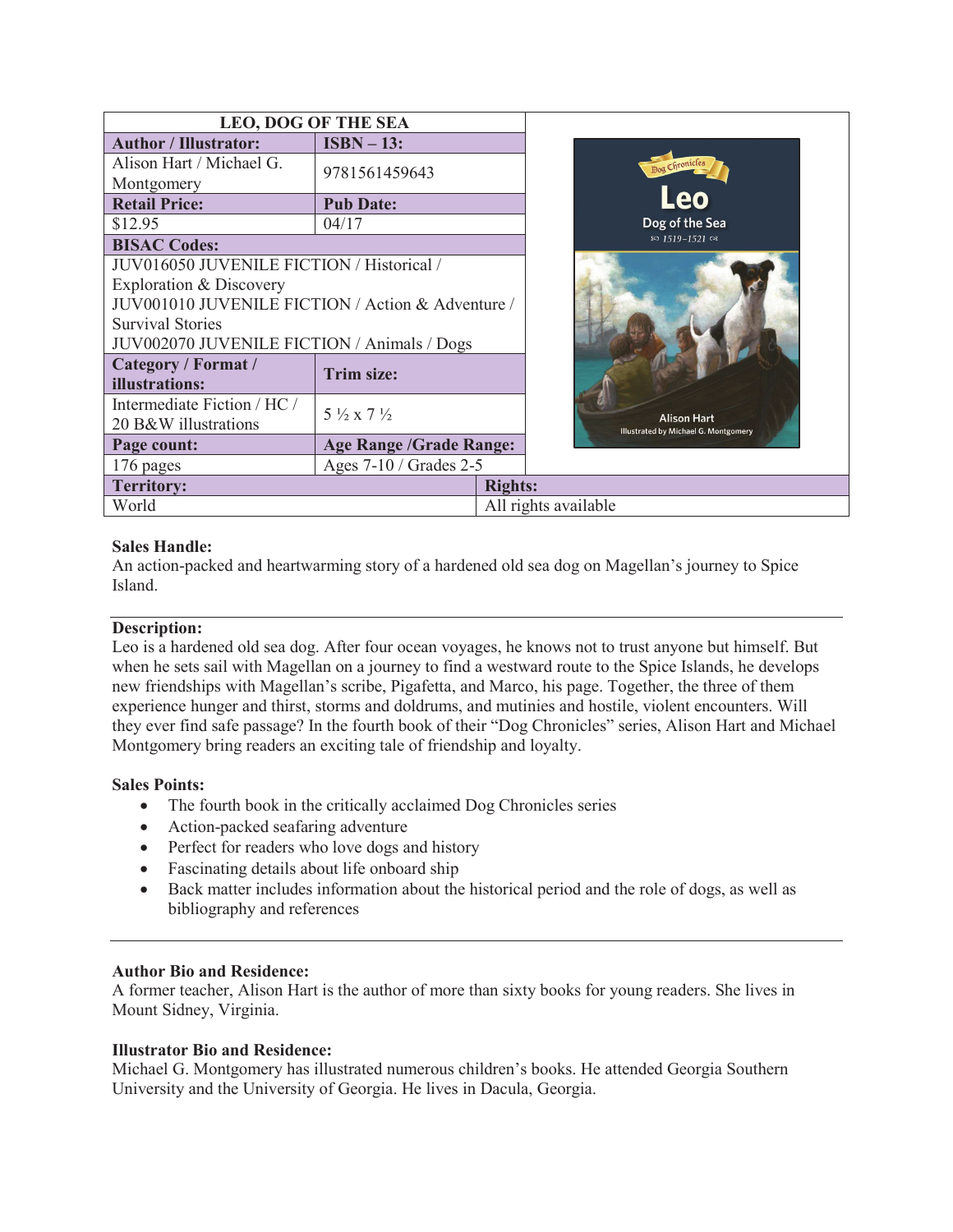#### **Author's previous books:**

| <b>Title</b>                    | <b>ISBN</b>   | <b>Publisher</b> | Pub date  | <b>Price</b> |
|---------------------------------|---------------|------------------|-----------|--------------|
| Finder, Coal Mine Dog           | 9781561458608 | Peachtree        | 10/1/2015 | \$12.95      |
| Murphy, Gold Rush Dog           | 9781561457694 | Peachtree        | 10/1/2014 | \$12.95      |
| Darling, Mercy Dog of World War | 9781561457052 | Peachtree        | 10/1/2013 | \$12.95      |
|                                 |               |                  |           |              |

#### **Marketing and Publicity:**

- · Feature at trade shows: NCTE 2016, NCSS 2016, ALA Midwinter, TLA, BEA, ALA, ILA
- Teacher's Guide and Q&A
- Librarian/educator blog tour
- Promote Teacher's Guide and Q&A on Teachingbooks.net
- Feature in e-newsletter with middle grade book club call-to-action

## **Cover & Interior:**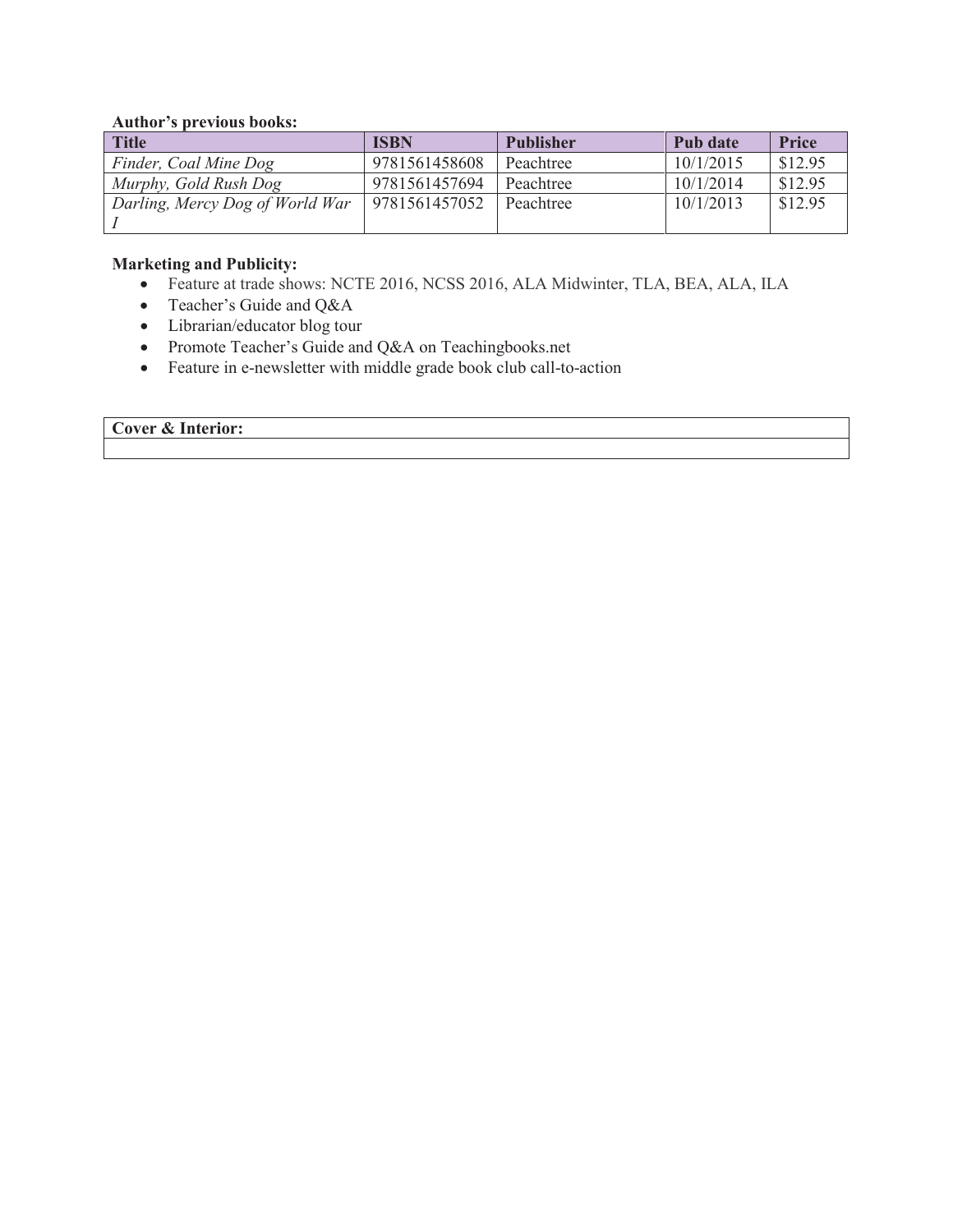